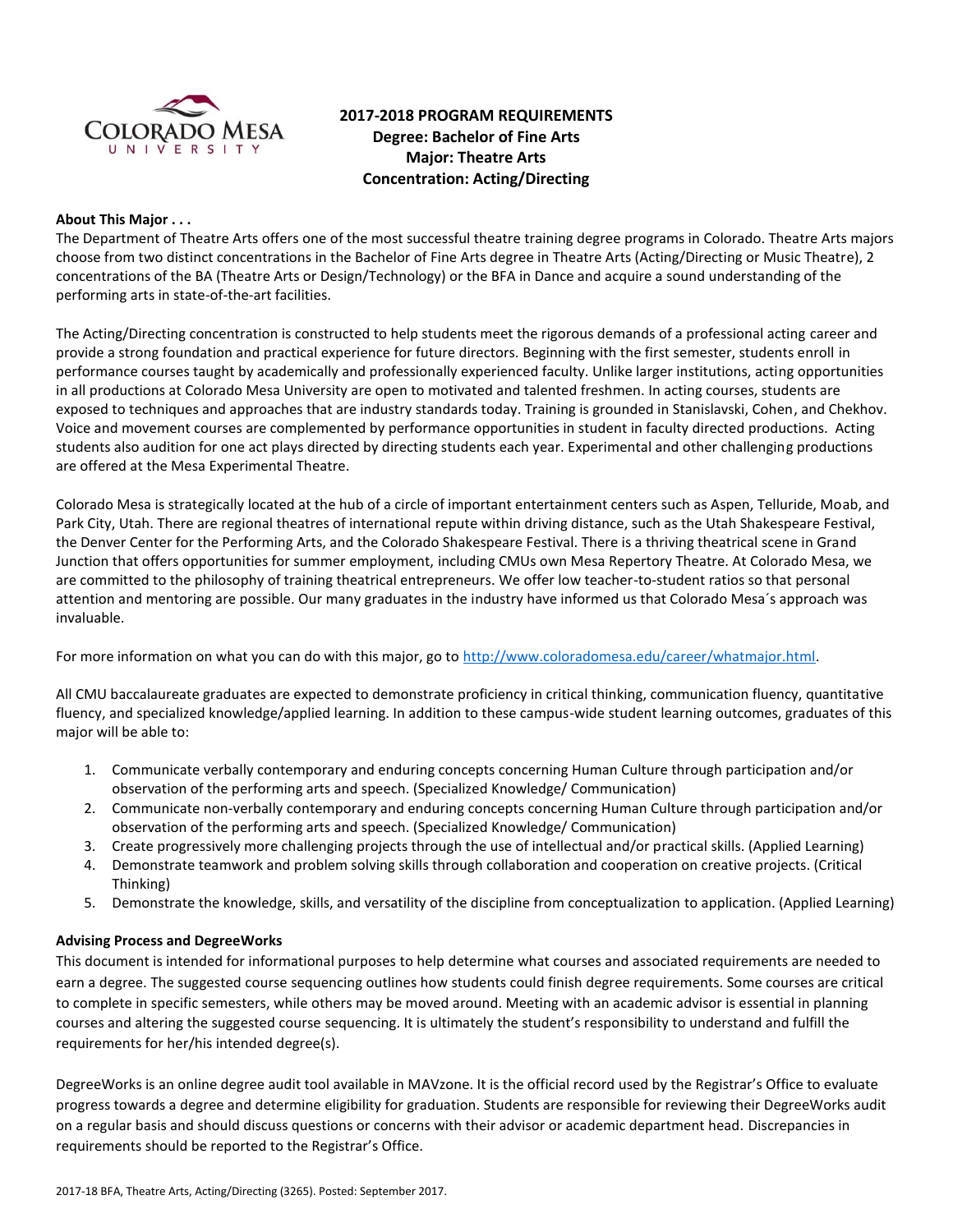# **Graduation Process**

Students must complete the following in the first two months of the semester prior to completing their degree requirements:

- Review their DegreeWorks audit and create a plan that outlines how unmet requirements will be met in the final semester.
- Meet with their advisor and modify their plan as needed. The advisor must approve the final plan.
- Submit the "Intent to Graduate" form to the Registrar's Office to officially declare the intended graduation date and commencement ceremony plans.
- Register for all needed courses and complete all requirements for each degree sought.

Submission deadlines and commencement details can be found at [http://www.coloradomesa.edu/registrar/graduation.html.](http://www.coloradomesa.edu/registrar/graduation.html)

If a student's petition for graduation is denied, it will be her/his responsibility to consult the Registrar's Office regarding next steps.

#### **INSTITUTIONAL DEGREE REQUIREMENTS**

The following institutional degree requirements apply to all CMU baccalaureate degrees. Specific programs may have different requirements that must be met in addition to institutional requirements.

- 120 semester hours minimum.
- Students must complete a minimum of 30 of the last 60 hours of credit at CMU, with at least 15 semester hours in major discipline courses numbered 300 or higher.
- 40 upper-division credits (an alternative credit limit applies to the Bachelor of Applied Science degree).
- 2.00 cumulative GPA or higher in all CMU coursework.
- A course may only be used to fulfill one requirement for each degree/certificate.
- No more than six semester hours of independent study courses can be used toward the degree.
- Non-traditional credit, such as advanced placement, credit by examination, credit for prior learning, cooperative education and internships, cannot exceed 30 semester credit hours for a baccalaureate degree; A maximum of 15 of the 30 credits may be for cooperative education, internships, and practica.
- Pre-collegiate courses (usually numbered below 100) cannot be used for graduation.
- Capstone exit assessment/projects (e.g., Major Field Achievement Test) requirements are identified under Program-Specific Degree Requirements.
- The Catalog Year determines which program sheet and degree requirements a student must fulfill in order to graduate. Visit with your advisor or academic department to determine which catalog year and program requirements you should follow.
- See "Requirements for Undergraduate Degrees and Certificates" in the catalog for a complete list of graduation requirements.

# **PROGRAM-SPECIFIC DEGREE REQUIREMENTS**

2.0 cumulative GPA or higher in coursework toward the major content area.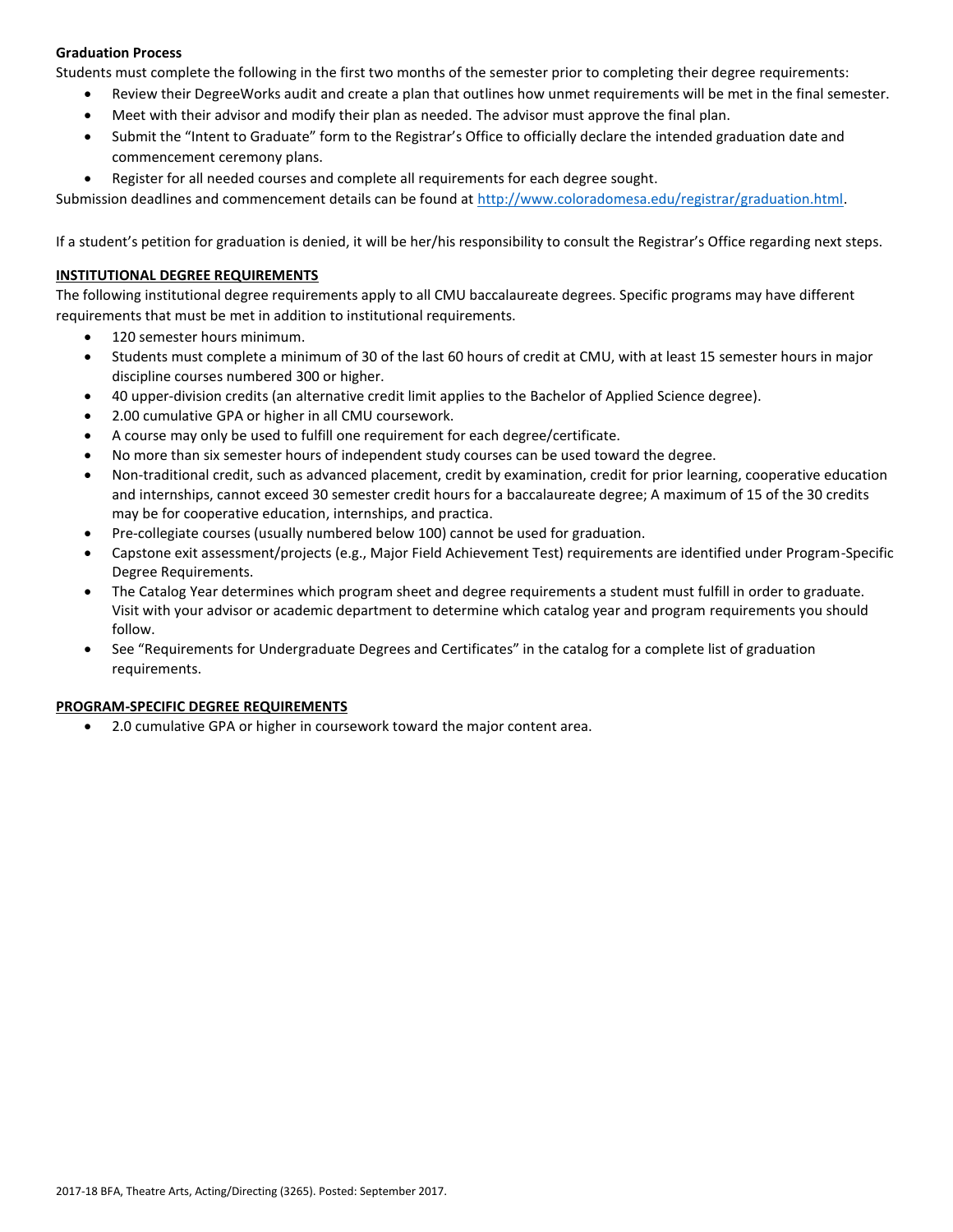#### **ESSENTIAL LEARNING REQUIREMENTS** (31 semester hours)

See the current catalog for a list of courses that fulfill the requirements below. If a course is an Essential Learning option and a requirement for your major, you must use it to fulfill the major requirement and make a different selection for the Essential Learning requirement.

**English** (6 semester hours, must receive a grade of "C" or better and must be completed by the time the student has 60 semester hours.)

- ENGL 111 English Composition (3)
- ENGL 112 English Composition (3)

**Mathematics** (3 semester hours, must receive a grade of "C" or better, must be completed by the time the student has 60 semester hours.)

MATH 110 - College Mathematics (3) or higher

#### **Humanities** (3 semester hours)

 $\Box$  Select one Humanities course (3)

#### **Social and Behavioral Sciences** (6 semester hours)

- $\Box$  Select one Social and Behavioral Sciences course (3)
- $\Box$  Select one Social and Behavioral Sciences course (3)

#### **Natural Sciences** (7 semester hours, one course must include a lab)

- $\square$  Select one Natural Sciences course (3)
- $\Box$  Select one Natural Sciences course with a lab (4)

#### **History** (3 semester hours)

 $\Box$  Select one History course (3)

# **Fine Arts** (3 semester hours)

 $\Box$  Select one Fine Arts course (3)

# **OTHER LOWER-DIVISION REQUIREMENTS**

**Wellness Requirement** (2 semester hours)

- $\Box$  KINE 100 Health and Wellness (1)
- $\Box$  Select one Activity course (1)

# **Essential Learning Capstone** (4 semester hours)

Essential Learning Capstone must be taken after completion of the Essential Learning English and Mathematics requirements, and when a student has earned between 45 and 75 hours.

- ESSL 290 Maverick Milestone (3)
- $\Box$  ESSL 200 Essential Speech (1)

**FOUNDATION COURSES** (18 semester hours, Theatre courses must be completed prior to the student's junior year)

- $\Box$  THEA 130 Script Analysis (3)
- $\Box$  THEA 153 Beginning Acting (3)
- $\square$  SPCH 112 Voice and Diction (3)

# Three of the following courses:

THEA 102 - Introduction to Theatre Technology: Stagecraft (2)

THEA 103 - Introduction to Theatre Technology: Costume (2)

THEA 104 - Introduction to Theatre Technology: Lighting (2)

THEA 105 - Introduction to Theatre Technology: Sound Technology (2)

- \_\_\_\_\_\_\_\_\_\_\_\_\_\_\_\_\_\_\_\_\_\_\_\_\_\_\_\_\_\_\_\_\_\_\_\_\_\_\_\_\_\_\_\_\_\_\_\_\_\_\_\_\_\_\_\_\_\_\_\_ \_\_\_\_\_\_\_\_\_\_\_\_\_\_\_\_\_\_\_\_\_\_\_\_\_\_\_\_\_\_\_\_\_\_\_\_\_\_\_\_\_\_\_\_\_\_\_\_\_\_\_\_\_\_\_\_\_\_\_\_
- $\Box$   $\underline{\hspace{1cm}}$   $\underline{\hspace{1cm}}$   $\underline{\hspace{1cm}}$   $\underline{\hspace{1cm}}$   $\overline{\hspace{1cm}}$   $\overline{\hspace{1cm}}$   $\overline{\hspace{1cm}}$   $\overline{\hspace{1cm}}$   $\overline{\hspace{1cm}}$   $\overline{\hspace{1cm}}$   $\overline{\hspace{1cm}}$   $\overline{\hspace{1cm}}$   $\overline{\hspace{1cm}}$   $\overline{\hspace{1cm}}$   $\overline{\hspace{1cm}}$   $\overline{\hspace{1cm}}$   $\overline{\hspace{1$

Select one class in a foreign language. FLAS 114 & 115 will NOT fulfill this requirement. Must receive a grade of "C" or better.

\_\_\_\_\_\_\_\_\_\_\_\_\_\_\_\_\_\_\_\_\_\_\_\_\_\_\_\_\_\_\_\_\_\_\_\_\_\_\_\_\_\_\_\_\_\_\_\_\_\_\_\_\_\_\_\_\_\_\_\_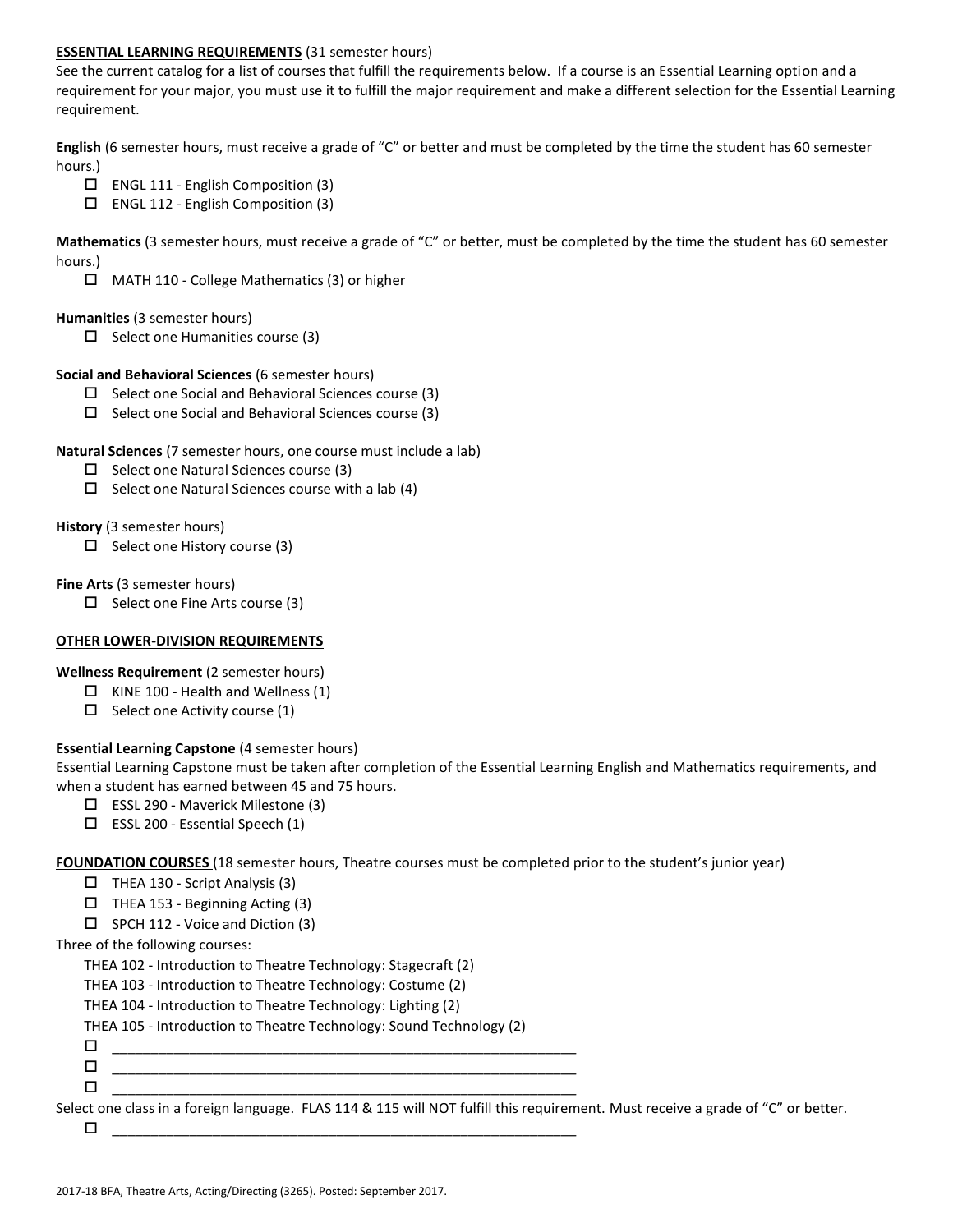#### **BFA: THEATRE ARTS, ACTING/DIRECTING REQUIREMENTS** (52 semester hours)

**Theatre Core** (34 semester hours)

- $\square$  Select one of the following courses: THEA 117 - Play Production (1) THEA 118 - Play Production (1)
- $\square$  Select one of the following courses:
	- THEA 142 Make-Up (3)
	- THEA 143 Costuming (3)
- $\Box$  THEA 145 Introduction to Dramatic Literature (3)
- $\Box$  THEA 156 Acting II: Contemporary Scenework (3)
- $\square$  Select one of the following courses: THEA 217 - Play Production (1) THEA 218 - Play Production (1)
- THEA 253 Acting III: Stage Movement (3)
- $\Box$  THEA 256 Acting IV: Auditions (3)
- $\Box$  Select one of the following courses: THEA 317 - Play Production (1) THEA 318 - Play Production (1)
- $\Box$  THEA 331 Theatre History I: 400 B.C. to 1642 (3)
- THEA 332 Theatre History II: 1642 to Present (3)
- $\Box$  THEA 381 Directing I (3)
- $\Box$  Select one of the following courses:
	- THEA 417 Play Production (1)
	- THEA 418 Play Production (1)
- $\Box$  THEA 401 Career Preparation (3)
- THEA 494 Performance Seminar: Acting/Directing and Musical Theatre Capstone (3)
- $\Box$  THEA 353 Advanced Acting: Styles in Acting (3)
- THEA 454 Advanced Acting: Elizabethan Acting Techniques (3)

# **Advanced Acting** (9 semester hours)

Select 9 semester hours from the following options:

- THEA 300 Advanced Acting: Stage Combat (2)
- THEA 354 Advanced Acting: The Meisner Approach (3)
- THEA 356 Advanced Acting: Dialects (3)
- THEA 369 Improvisation (2)
- THEA 453 Advanced Acting: Acting for the Camera (3)
- THEA 459 Advanced Acting: Chekhov Technique (3)
- \_\_\_\_\_\_\_\_\_\_\_\_\_\_\_\_\_\_\_\_\_\_\_\_\_\_\_\_\_\_\_\_\_\_\_\_\_\_\_\_\_\_\_\_\_\_\_\_\_\_\_\_\_\_\_\_\_\_\_\_ \_\_\_\_\_\_\_\_\_\_\_\_\_\_\_\_\_\_\_\_\_\_\_\_\_\_\_\_\_\_\_\_\_\_\_\_\_\_\_\_\_\_\_\_\_\_\_\_\_\_\_\_\_\_\_\_\_\_\_\_ \_\_\_\_\_\_\_\_\_\_\_\_\_\_\_\_\_\_\_\_\_\_\_\_\_\_\_\_\_\_\_\_\_\_\_\_\_\_\_\_\_\_\_\_\_\_\_\_\_\_\_\_\_\_\_\_\_\_\_\_ \_\_\_\_\_\_\_\_\_\_\_\_\_\_\_\_\_\_\_\_\_\_\_\_\_\_\_\_\_\_\_\_\_\_\_\_\_\_\_\_\_\_\_\_\_\_\_\_\_\_\_\_\_\_\_\_\_\_\_\_

# **Theatre Options** (6 semester hours)

```
Select two of the following courses:
```

```
THEA 322 - Stage Management (3)
THEA 345 - World Drama (3)
THEA 380 – Playwriting I(3)THEA 382 - Directing II (3)
THEA 411 - American Drama (3)
THEA 412 - Contemporary Drama (3)
ENGL 355 - Shakespeare (3)
 ____________________________________________________________
 ____________________________________________________________
```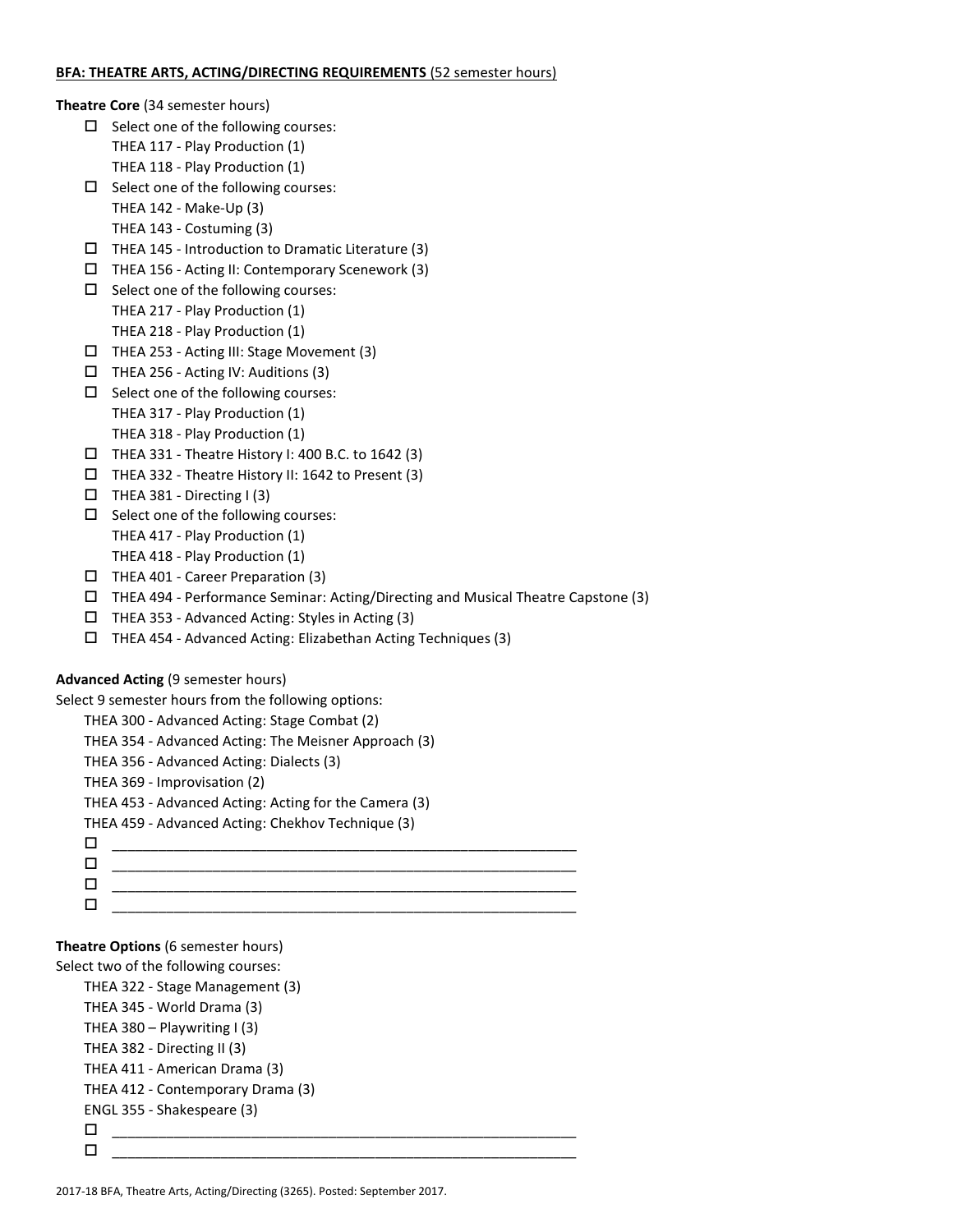# **Performance Options** (3 semester hours)

Select three of the following courses: THEA 119, 120, 219, 220, 319, 320, 419, 420 - Technical Performance (1) THEA 147, 148, 247, 248, 347, 348, 447, 448 - Drama Performance (1) DANC 156, 256, 356, 456 - Dance Performance (1) \_\_\_\_\_\_\_\_\_\_\_\_\_\_\_\_\_\_\_\_\_\_\_\_\_\_\_\_\_\_\_\_\_\_\_\_\_\_\_\_\_\_\_\_\_\_\_\_\_\_\_\_\_\_\_\_\_\_\_\_ \_\_\_\_\_\_\_\_\_\_\_\_\_\_\_\_\_\_\_\_\_\_\_\_\_\_\_\_\_\_\_\_\_\_\_\_\_\_\_\_\_\_\_\_\_\_\_\_\_\_\_\_\_\_\_\_\_\_\_\_ \_\_\_\_\_\_\_\_\_\_\_\_\_\_\_\_\_\_\_\_\_\_\_\_\_\_\_\_\_\_\_\_\_\_\_\_\_\_\_\_\_\_\_\_\_\_\_\_\_\_\_\_\_\_\_\_\_\_\_\_

**GENERAL ELECTIVES** (All college level courses appearing on your final transcript, not listed above that will bring your total semester hours to 120 hours, including 40 upper division hours. 7 semester hours, additional hours of upper division hours may be needed.)

| _______ |
|---------|
|         |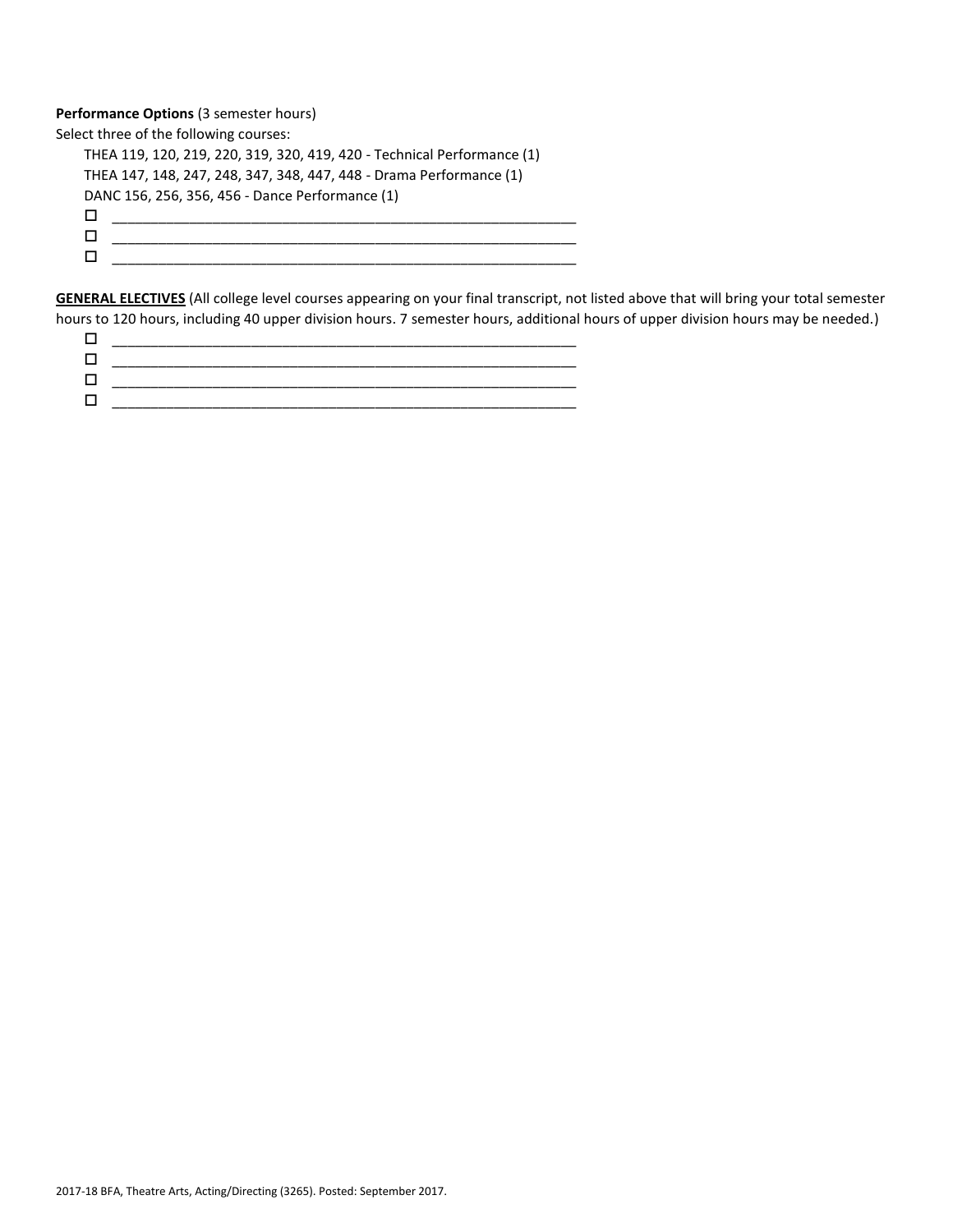#### **Freshman Year, Fall Semester: 16-17 credits**

- ENGL 111 English Composition (3)
- MATH 110 College Mathematics (3) or higher
- Essential Learning History (3)
- THEA 117 Play Production (fall or spring) (1)
- THEA 153 Acting I: Beginning Acting (3)
- THEA 102 Intro to Theatre Tech: Scenic (2)
- THEA 103 Intro to Theatre Tech: Costume (2)

# **Freshman Year, Spring Semester: 14-15 credits**

- ENGL 112 English Composition (3)
- THEA 118 Play Production (fall or spring) (1)
- THEA 130 Script Analysis (3)
- THEA 145 Introduction to Dramatic Literature (3)
- THEA 156 Acting II: Contemporary Scenework (3)
- THEA 104 Intro to Theatre Tech: Lighting (2) or THEA 105 Intro to Theatre Tech: Sound (2)

#### **Sophomore Year, Fall Semester: 14-15 credits**

- **SPCH 112 Voice and Diction (3)**
- **F** Foundation Course Foreign Language (3)
- Essential Learning Fine Arts (3)
- KINE 100 Health and Wellness (1)
- THEA 217 Play Production (fall or spring) (1)
- **THEA 217 Acting III: Stage Movement (3)**
- **Performance Option (1)**

# **Sophomore Year, Spring Semester: 15-16 credits**

- **Essential Learning Natural Science (3)**
- **Essential learning Humanities (3)**
- ESSL 290 Maverick Milestone (3)
- ESSL 200 Essential Speech (1)
- KINA Activity (1)
- THEA 218 Play Production (fall or spring) (1)
- THEA 256 Acting IV: Auditions (3)
- **Performance Option (1)**

# **Junior Year, Fall Semester: 16-17 credits**

- Essential Learning Social/Behavioral Sciences (3)
- THEA 317 Play Production (fall or spring) (1)
- **THEA 331 Theatre History I (3)**
- THEA 381 Directing I (3)
- Theatre Option (3)
- THEA 353 Advanced Acting: Styles (3)
- Performance Option (1)

# **Junior Year, Spring Semester: 15-16 credits**

- Essential Learning Social/Behavioral Sciences (3)
- THEA 142 Make-Up (3) or THEA 143 Costuming (3)
- THEA 318 Play Production (fall or spring) (1)
- THEA 332 Theatre History II (3)
- Advanced Acting Option (3)
- Theatre Option (3)